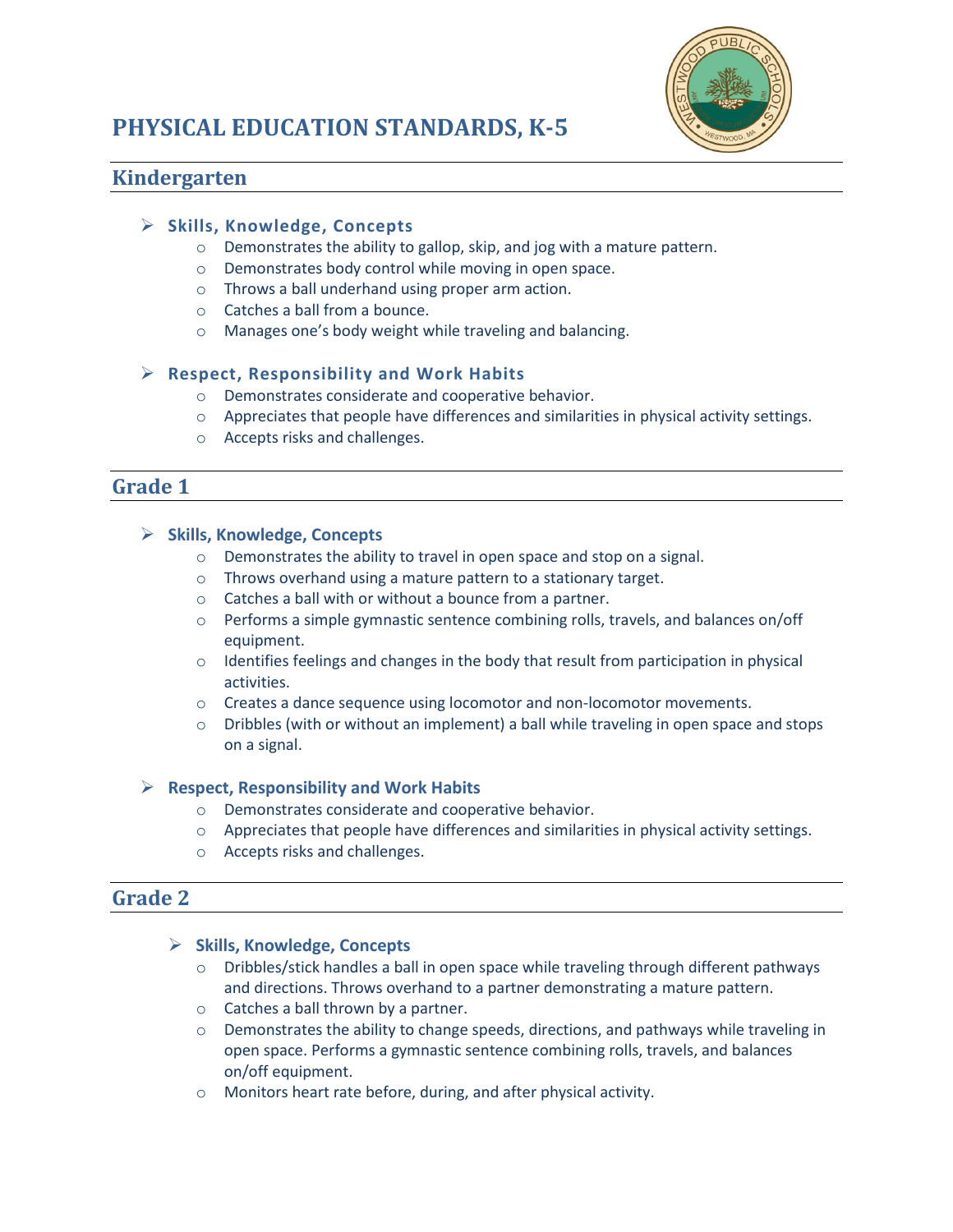$\circ$  Creates dance sequences alone and with a partner/group using action words.

#### **Respect, Responsibility and Work Habits**

- o Demonstrates considerate and cooperative behavior.
- o Appreciates that people have differences and similarities in physical activity settings.
- o Accepts risks and challenges.

# **Grade 3**

#### **Skills, Knowledge, Concepts**

- o Throws a lead pass to a partner.
- o Catches a lead pass from a partner.
- o Creates dance sequences using symmetrical and asymmetrical body shapes.
- o Identifies the four components of physical fitness.
- o Performs a gymnastic sentence combining rolls, travels, and balances on/off equipment.

#### **Respect, Responsibility and Work Habits**

- o Demonstrates considerate and cooperative behavior.
- o Appreciates that people have differences and similarities in physical activity settings.
- o Accepts risks and challenges.

# **Grade 4**

#### **Skills, Knowledge, Concepts**

- o Throws and catches a lead pass in a modified game.
- o Creates dance sequences using the concepts mirroring/matching.
- o Demonstrates an understanding of the four components of physical fitness.
- $\circ$  Performs a gymnastic sentence alone or with a partner combining rolls, travels, and balances on/off equipment.

## **Respect, Responsibility and Work Habits**

- o Demonstrates considerate and cooperative behavior.
- o Appreciates that people have differences and similarities in physical activity settings.
- o Accepts risks and challenges.

# **Grade 5**

#### **Skills, Knowledge, Concepts**

- o Understands fundamental offensive/defensive strategies used in a modified game.
- $\circ$  Creates dance sequences using the concepts of unison, cannon, and copying.
- $\circ$  Reads, records, and analyzes heart rate before, during, and after physical activity.
- o Demonstrates counter-balance and counter-tension with a partner on and off equipment.

## **Respect, Responsibility and Work Habits**

o Demonstrates considerate and cooperative behavior.